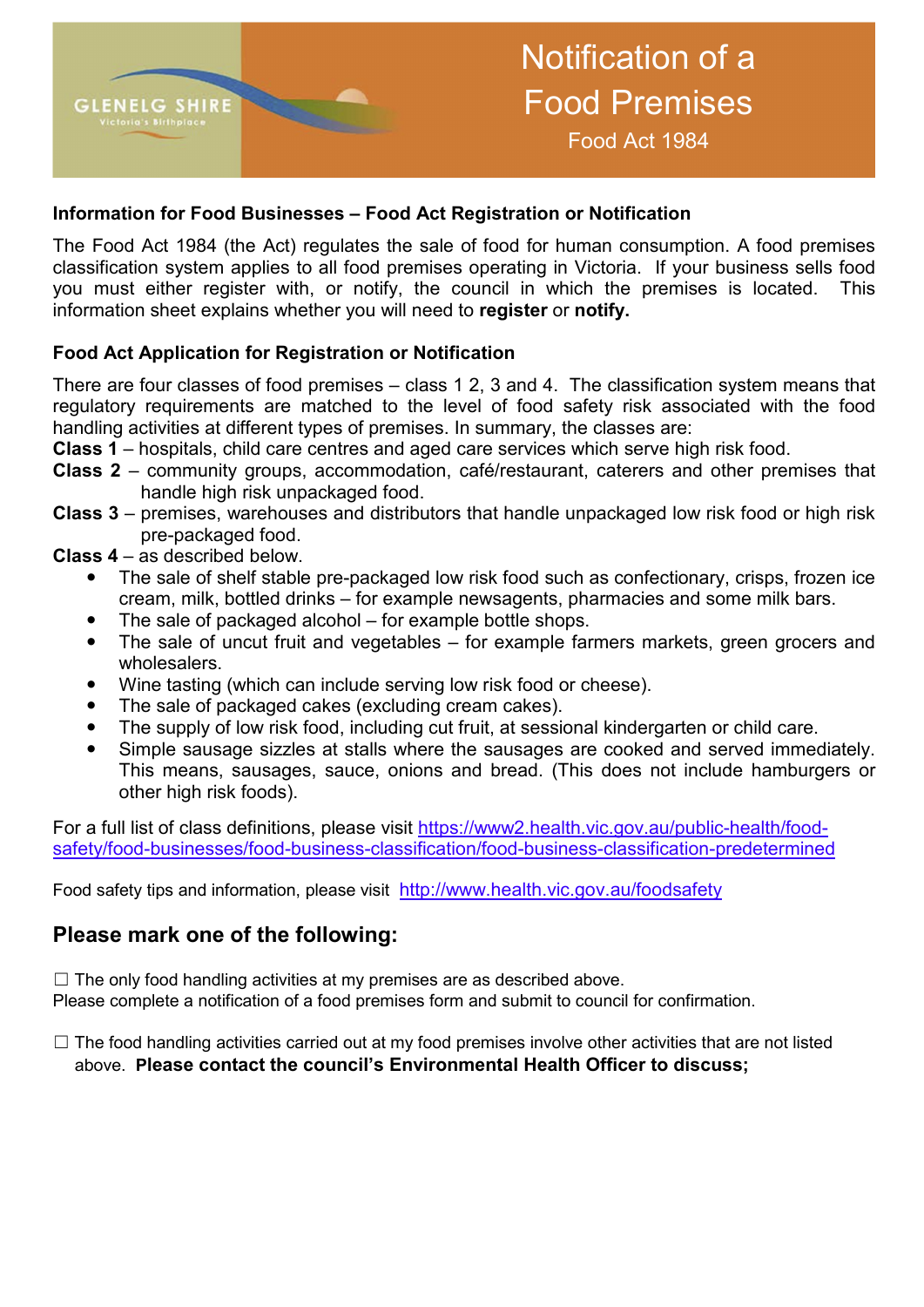Application to Register a Enterpresent the common section at the beginning of this form which describes class 4 food handling activities. If there is any other food handling activities, kindly contact Council as this **Important –** This form is only applicable to Class 4 food premises. Please read the premay alter your food premises classification.

### **ALL SECTIONS MUST BE COMPLETED**

# **Proprietor Details**

| If the proprietor is a company or association, specify name of person completing the application |                                      |
|--------------------------------------------------------------------------------------------------|--------------------------------------|
| Authority (eg Director): _____________________                                                   |                                      |
|                                                                                                  |                                      |
|                                                                                                  |                                      |
|                                                                                                  |                                      |
|                                                                                                  |                                      |
|                                                                                                  |                                      |
| <b>Premises Details</b>                                                                          |                                      |
|                                                                                                  |                                      |
|                                                                                                  |                                      |
|                                                                                                  |                                      |
|                                                                                                  |                                      |
|                                                                                                  |                                      |
|                                                                                                  |                                      |
|                                                                                                  |                                      |
| Food Vehicle details (if applicable)                                                             |                                      |
|                                                                                                  |                                      |
|                                                                                                  | Registration Number<br><u>Letter</u> |
|                                                                                                  |                                      |